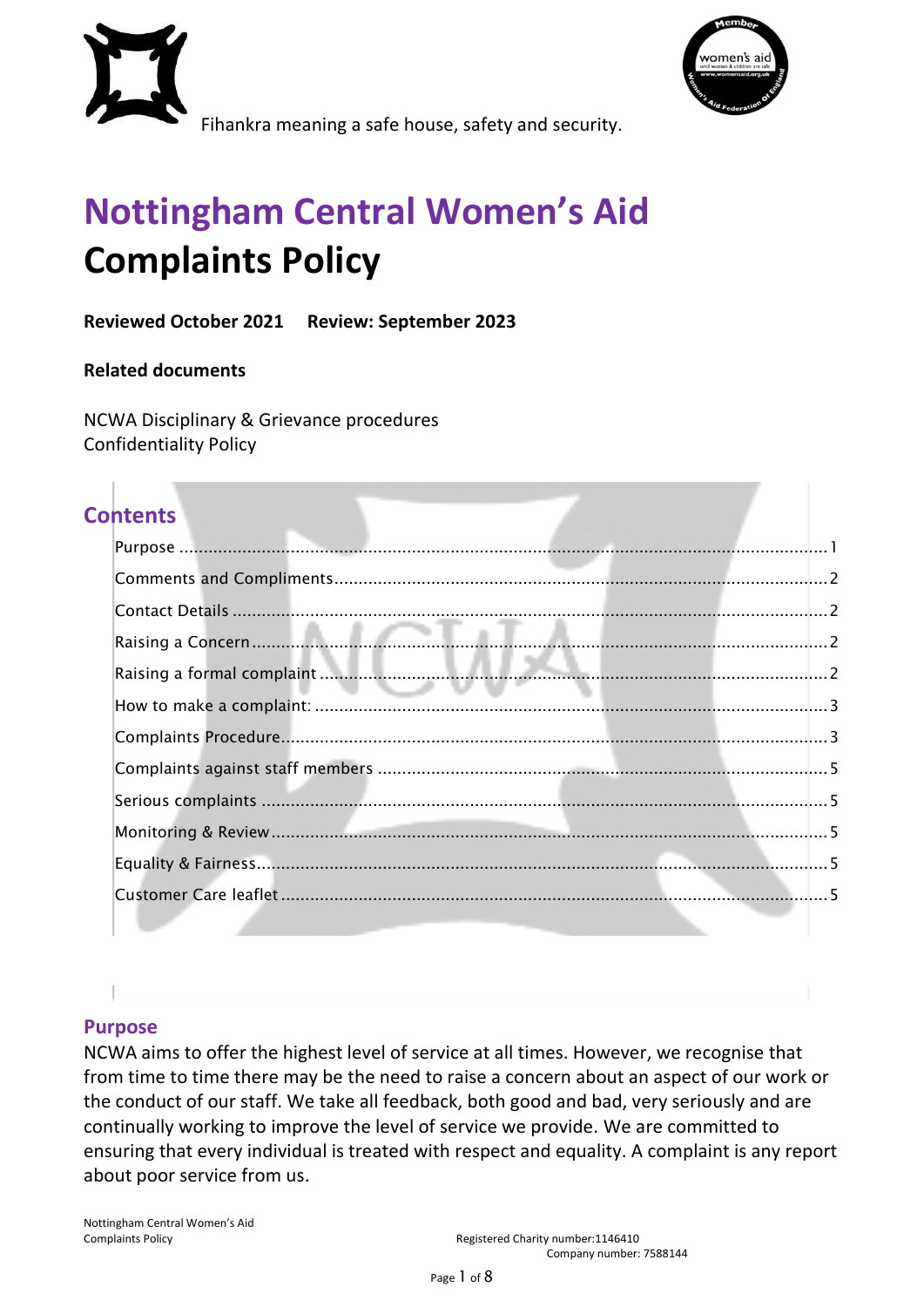



Below you will find different ways you can contact us, what you can expect when you do contact us and how we use your comments, complaints and ideas to make sure that we offer the highest level of customer service possible.

# <span id="page-1-0"></span>**Comments and Compliments**

If you would like to formally pass on a compliment or thank you to someone in NCWA, please speak to member of staff or send the information by one of the contact methods shown below. We will ensure that all compliments are passed to the relevant individual and are shared with the internal management team.

Letting us know what we are doing well helps us to do more of it and continue to increase the level of service we can offer to our customers/service users.

#### <span id="page-1-1"></span>**Contact Details**

Nottingham Central Women's Aid C/O, 27-31, Carlton Road, Nottingham, NG3 2DG

Email: [Support@centralwomensaid.org](mailto:Support@centralwomensaid.org)

 $\mathcal{L}(\mathbb{R})$ 

 $\mathcal{C}(\mathbb{R})$ 

Telephone: 0115 9607943

#### <span id="page-1-2"></span>**Raising a Concern**

We encourage open dialogue where possible to talk through any areas of concern as soon as possible in order that they can be addressed quickly. Please discuss your concerns with your key worker if appropriate or another member of staff or ask to speak to the manager. Alternatively, the board of trustees can be contacted via email at [Trustees@centralwomensaid.org](mailto:Trustees@centralwomensaid.org) .

and the con-

It is important to establish the difference between a concern and a complaint. Taking concerns seriously at the earliest stage will reduce the likelihood of them developing into formal complaints and the staff member initially approached about this should endeavour to resolve the situation within the boundaries of her delegated authority. However, whether you either make a complaint or refrain from making one is your choice and no-one should exert any pressure on you. If you are not satisfied with the response or wish to express your concerns formally you can still do so.

# <span id="page-1-3"></span>**Raising a formal complaint**

A complaint is when you express to us your dissatisfaction with a particular aspect of the work of NCWA. For example, if you believe that:

- We have failed to do something that we undertook to do;
- We have made a wrong decision;
- The way we carried out a service was not appropriate or unsatisfactory;
- You are unhappy about the performance of our services;
- You are dissatisfied with a policy or a procedure;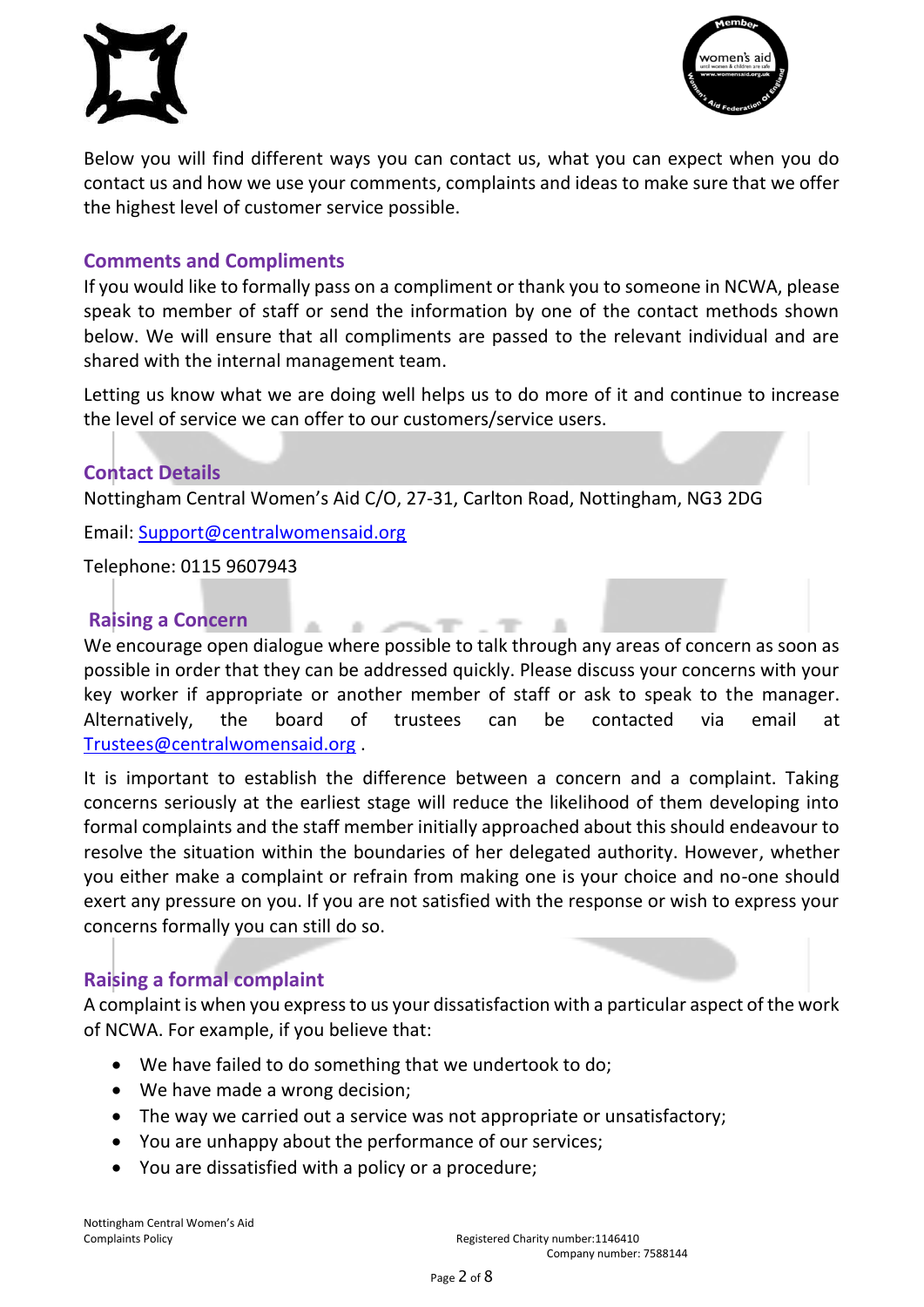



- You feel you have been treated unfairly;
- You feel harassed, bullied or discriminated against by a member of staff;

# <span id="page-2-0"></span>**How to make a complaint:**

Complaints can be made in person, over the phone or in writing. You could also ask a third party to make a complaint on your behalf e.g. The Nottingham Law Centre or a Solicitor.

What we need you to do (the complainant): Take your time to explain your concerns/complaint and provide specific information to help us determine the appropriate course of action and to start our investigations.

#### **Telephone complaint**

We will record your complaint on a NCWA complaint form on your behalf.

#### **Written Complaint**

Written complaints can be sent by letter, e-mail or by completing the NCWA complaints form.

#### **Complaints in person**

Service Users will be encouraged to complete the NCWA complaint form if they raise a complaint in person. However, it is important that a service user is not put off by this request. Therefore, staff should offer the necessary support to make this process accessible to all service users. No matter how the complaint is made it will be registered on the log of complaints with a unique reference number and dealt with in accordance with our Confidentiality Policy and General Data Protection Regulations (GDPR).

NCWA's commitment to you is that we will:

- Handle your complaint swiftly and keep you informed of the situation;
- Investigate all complaints thoroughly and objectively;
- Seek your personal consent to disclose information to others (if necessary) when investigating complaints;
- Provide accessible support to meet your specific needs;
- Provide you with a full response which addresses all of the issues you have raised;
- Provide clear guidelines about what to do if you are unhappy with our response;
- Record and monitor all complaints taking the relevant action.

# <span id="page-2-1"></span>**3. Complaints Procedure**

#### Stage 1 – Acknowledging your complaint

We will acknowledge your complaint within 5 working days of its receipt and let you know who will be investigating your concerns. We will send you a copy of the NCWA Customer Care leaflet (see content in Appendix A).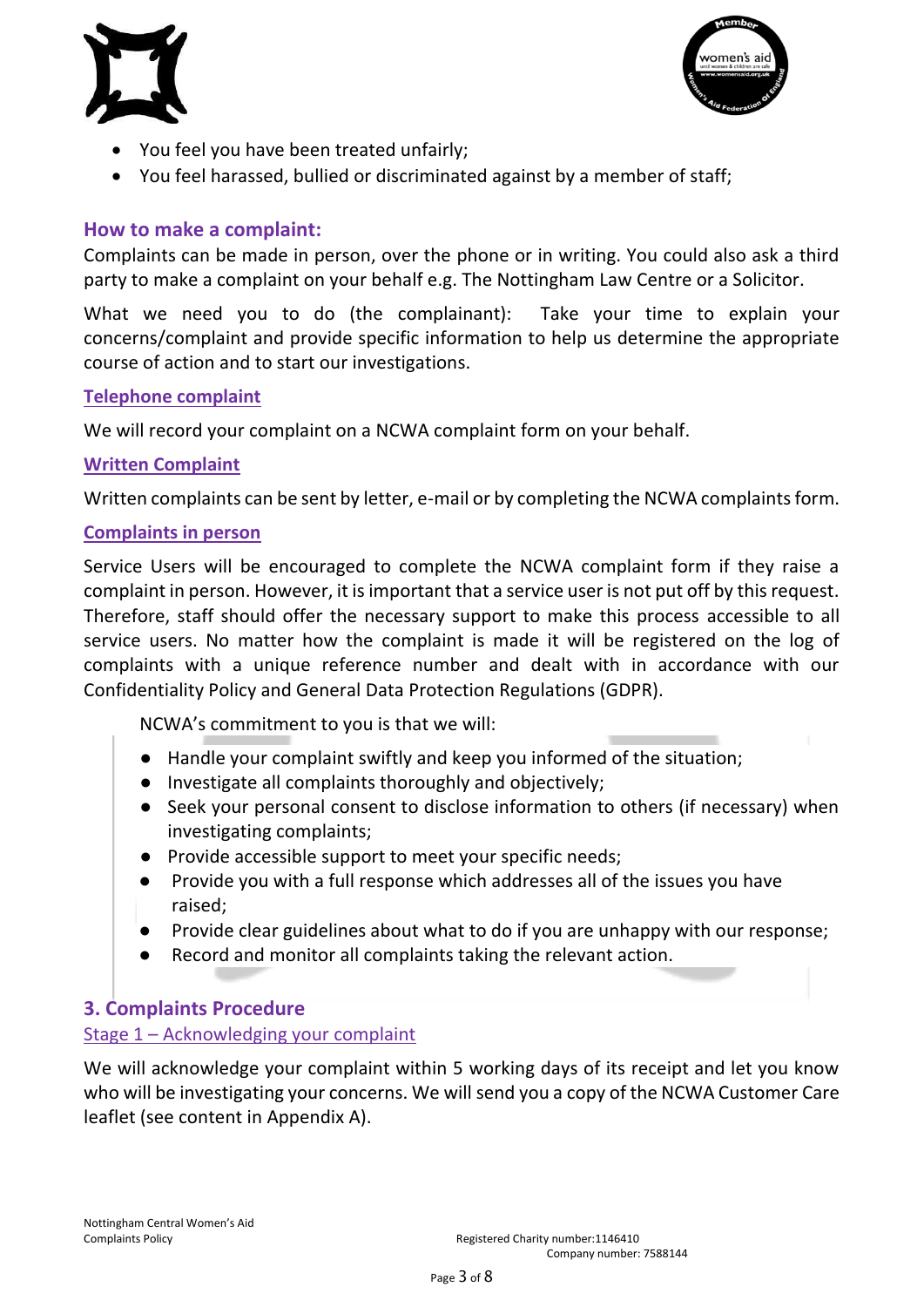



# Stage 2 - Keeping you updated

The contact person will be responsible for ensuring that they read through the complaint. They will start the internal investigation, speaking with the relevant individuals involved in the complaint and decide how to respond. They will also make contact with you at this stage within 10 working days.

#### Stage 3 – Communicating our decision

We will aim to send a formal response to you within 21 days\*, which will confirm:

- The final decision about the complaint;
- The reason for the decision;
- The solution, if appropriate, which will be offered, e.g. an apology;
- Any action that may have been taken in the light of the Investigation;
- Additional help or information directing you to other sources of advice or support (if needed).

\**Please note: We aim to complete all investigations within 21 working days of receiving your complaint, however, on occasion due to holidays; sickness or other planned absence the relevant internal staff may not be readily available to support the investigation. If this is the case, we will make you aware of this within 10 working days of receiving your complaint.*

#### Stage 4 - Appealing a complaint decision

If you are still dissatisfied, you or your representative should reply to the contact person named in the decision letter within 10 working days of having received our response. When appealing against the decision you should also outline the reasons for the appeal.

The contact person will acknowledge receipt of the appeal within 3 working days

The details will be forwarded on to the Board of Trustees.

Arrangements will be made for a review of the complaints handling either by the trustees or the senior management.

This will cover:

- The process;
- Whether the procedure has been followed properly and fairly;
- The reason for the decision;
- The solution, if appropriate, which was offered;
- What action/decisions may be taken in light of the review.

The review meeting will be held within 10 working days of your appeal. You can attend this meeting with a representative or a friend/relative.

The complainant will be informed in writing of the result of the appeal within seven days of this meeting. The decision reached at this stage of the complaint will then be final.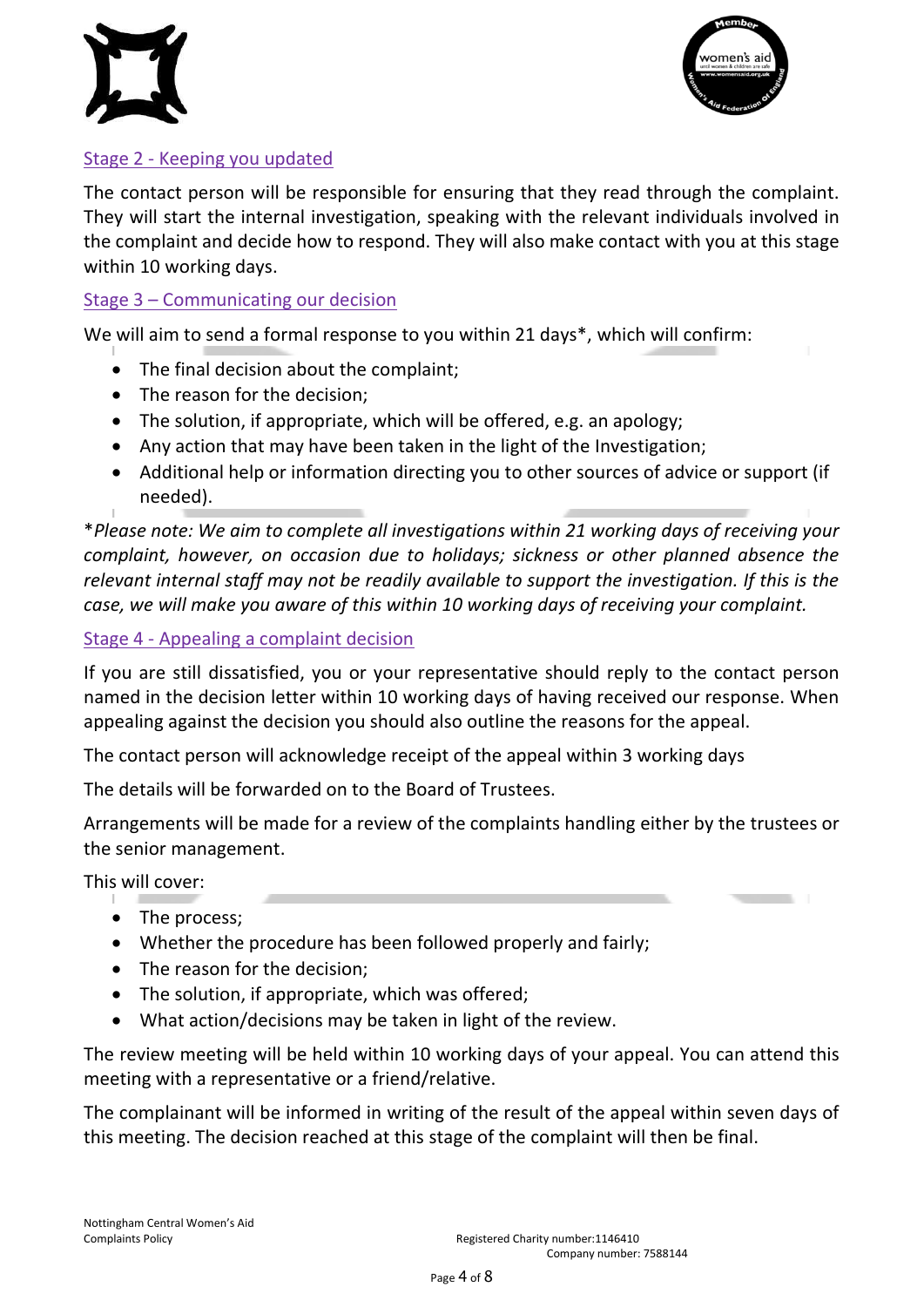



If a complainant has been through NCWA's complaints procedure and still remain dissatisfied they should be given the following contact list: A solicitor or Nottingham Law Centre, the Citizens Advice Bureau or the Women's Aid Federation of England.

# <span id="page-4-0"></span>**Complaints against staff members**

If the complaint concerns a member of staff the complaint will be investigated by the project manager and referred to the Trustees. If the complaint concerns the project manager it will be referred to the Trustees automatically. If a disciplinary hearing is required this will be carried out by the Trustees. The NCWA Disciplinary Procedures will then be the relevant policy document to follow. This will dealt with in accordance with our Confidentiality Policy and General Data Protection Regulations (GDPR).

# <span id="page-4-1"></span>**Serious complaints**

If the complaint concerns a serious allegation then it should be referred to the Chair of the Trustees who will convene a meeting of two trustees to investigate the complaint/allegation. If the complaint is against a member of staff including the project manager they may be suspended whilst the investigation is carried out. If necessary, the complaint may need to be referred to other relevant external agencies such as Nottingham Police or Social Services for example. The initial timescale will still apply in the first instance.

# <span id="page-4-2"></span>**Monitoring & Review**

The complaint once resolved will be reviewed so that any recommendations for change in services or procedures can be implemented appropriately. The Complaints log will be updated and maintained with brief details and actions undertaken and outcome of the complaint.

The Board of Trustees will receive a summary of complaints and actions at each Board meeting in order to oversee if there are recurring themes and that the appropriate actions have been taken.

# <span id="page-4-3"></span>**Equality & Fairness**

Service users will not be discouraged from complaining nor treated any less favourably because they have made a complaint. If at any stage a complainant feels victimised because they have made a complaint, the member of staff available will advise the complainant of the option to instigate a further complaint to be dealt with separately under the procedure. This should be treated as a serious issue.

# <span id="page-4-4"></span>**Customer Care leaflet**

This sheet tells you how to make a complaint and the procedure we will follow when dealing with your complaint.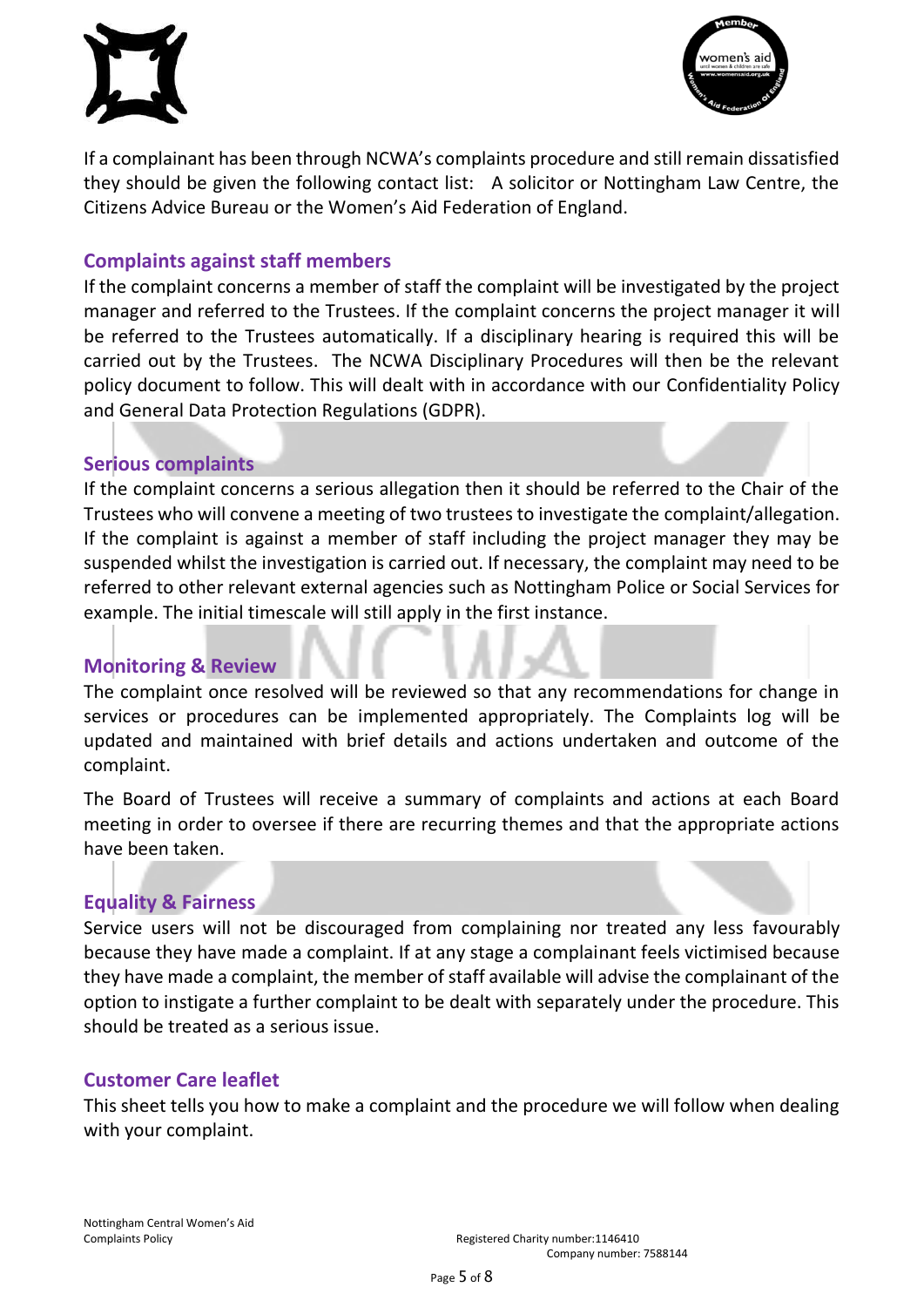



NCWA is run by women for women providing support and advice for women and their children experiencing/escaping domestic violence. Despite our best efforts and intentions things can go wrong, and our complaints procedure is there for when you feel we have not achieved the high standard we are committed to. We welcome complaints as a way of putting things right and enabling us to improve our services.

#### **What is a complaint?**

A complaint is a report about poor service from us. It may include:

- Unhelpful behaviour or unfair treatment by staff
- Delays or failures to provide a service
- Failure in the quality of the service provided
- Dissatisfaction with policies and procedures

#### **Who can complain?**

Our complaints procedure is open to everyone who receives or requests a service from us, including agencies acting on your behalf.

#### **Making a Complaint**

Complaints can be made in person, over the phone or in writing. You could also ask a third party to make a complaint on your behalf e.g. The Nottingham Law Centre or a Solicitor.

What we need you to do (the complainant):

Take your time to explain your concerns/complaint and provide specific information to help us determine the appropriate course of action and to start our investigations. You can complete a NCWA complaints form or ask a member of staff to help you fill out the form.

#### **The procedure**

**Stage 1:** We will write to you within 5 days to acknowledge your complaint and let you know who will be investigating. We will include a copy of our full complaints policy and procedure.

**Stage 2:** The person investigating will make contact with you within 10 days to keep you updated.

**Stage 3:** We will aim to send a formal response within 21 days.

**Stage 4:** If you are not satisfied with the outcome then you should ask for your complaint to be investigated. A meeting of no less than 2 senior team members or Board of Trustees members will be organised and you will be invited to this meeting so you, or someone you choose to bring with you to help, can represent your case. You will receive a written response within 7 days of this meeting.

If you have been through our complaints procedure and still remain dissatisfied you can contact: *A solicitor/ Nottingham Law Centre / Citizen's Advice Bureau / Women's Aid Federation of England*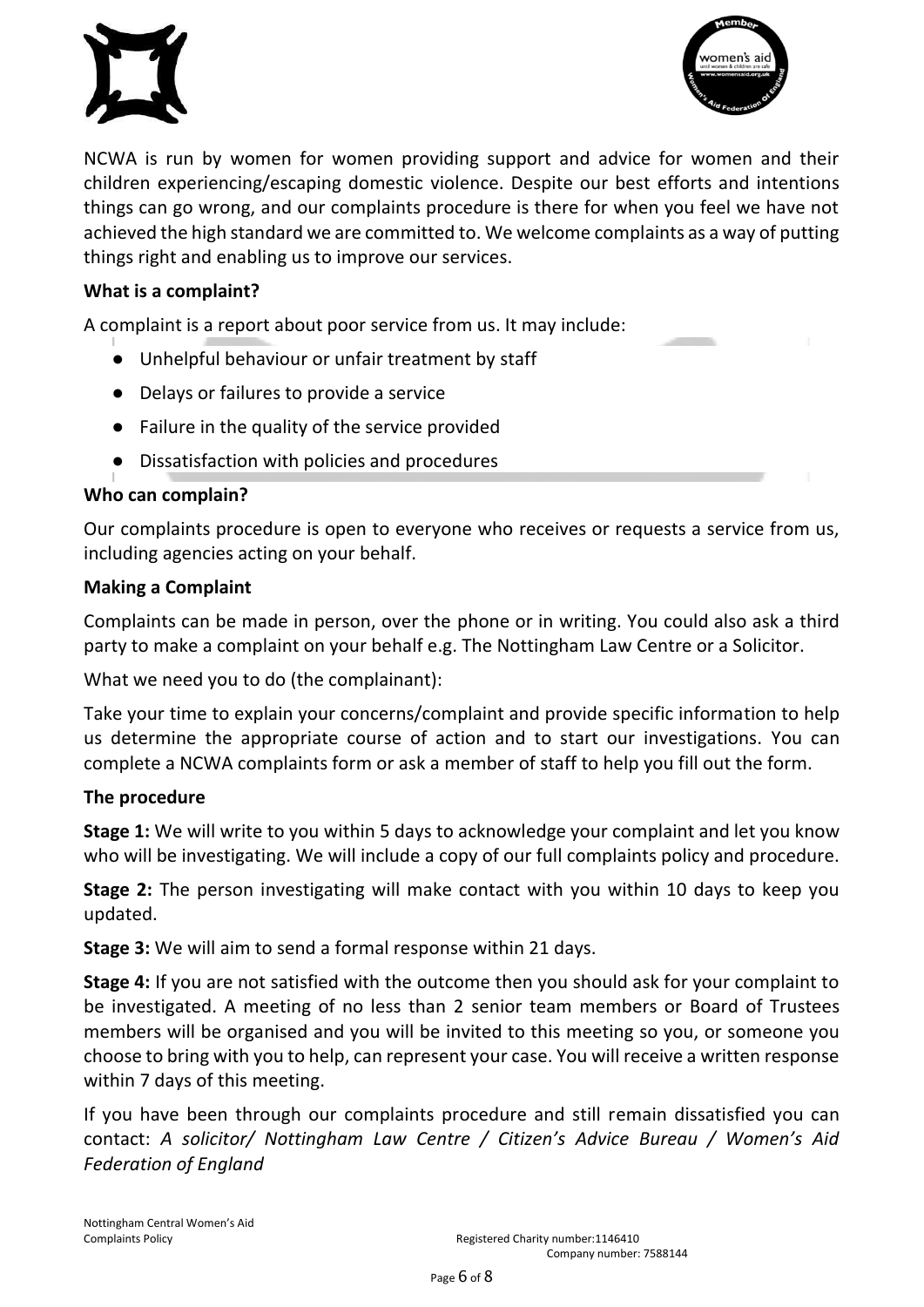



You will not be discouraged from complaining nor treated any less favorably because you have made a complaint. If at any stage however you decide that you do not want to go ahead with your complaint, you should contact a worker to tell them that you wish to withdraw it. You can request a full copy of the complaints procedure and NCWA staff can answer any questions you may have about the policy.

#### **Equality & Fairness**

You will not be discouraged from complaining nor treated any less favourably because you have made a complaint. If at any stage you feel victimized because you have made a complaint, you should raise your concerns with the most senior member of staff available.

#### **What if I change my mind?**

If you decide that you do not want to go ahead with your complaint, you should contact a worker to tell them that you wish to withdraw it. The manager will contact you to confirm that is your decision and record it in the log of complaints.

#### **Relevant legislation:**

Data Protection Act 1998, Equality Act 2010 Health and Safety at Work Act 1974